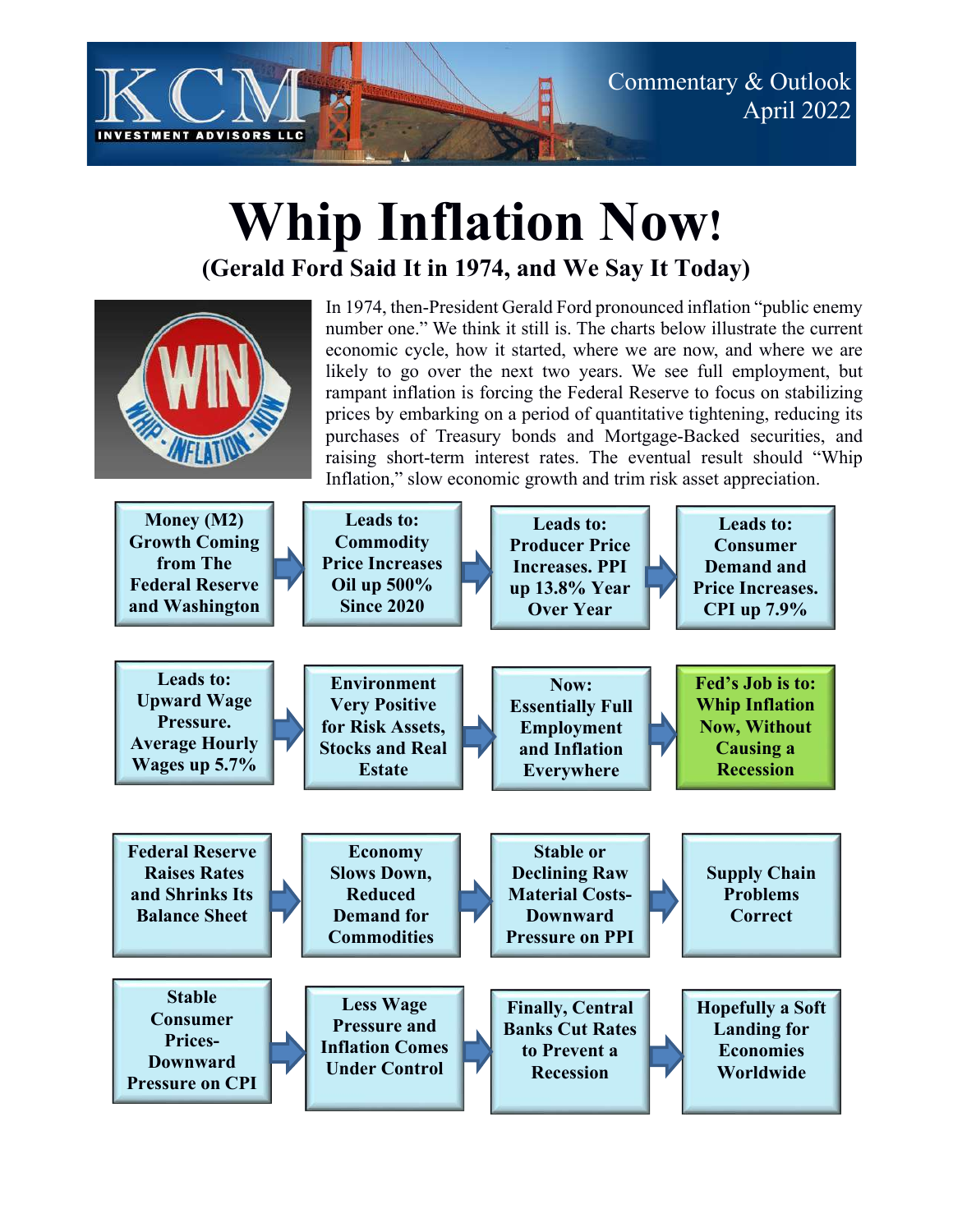

There is a correlation between the \$5 trillion growth of the Federal Reserve's balance sheet (see below) and inflation levels (see above) that we have not seen since the 1970's. Raising interest rates and shrinking the size of the Fed's balance sheet, should eventually shrink inflation to an acceptable level.

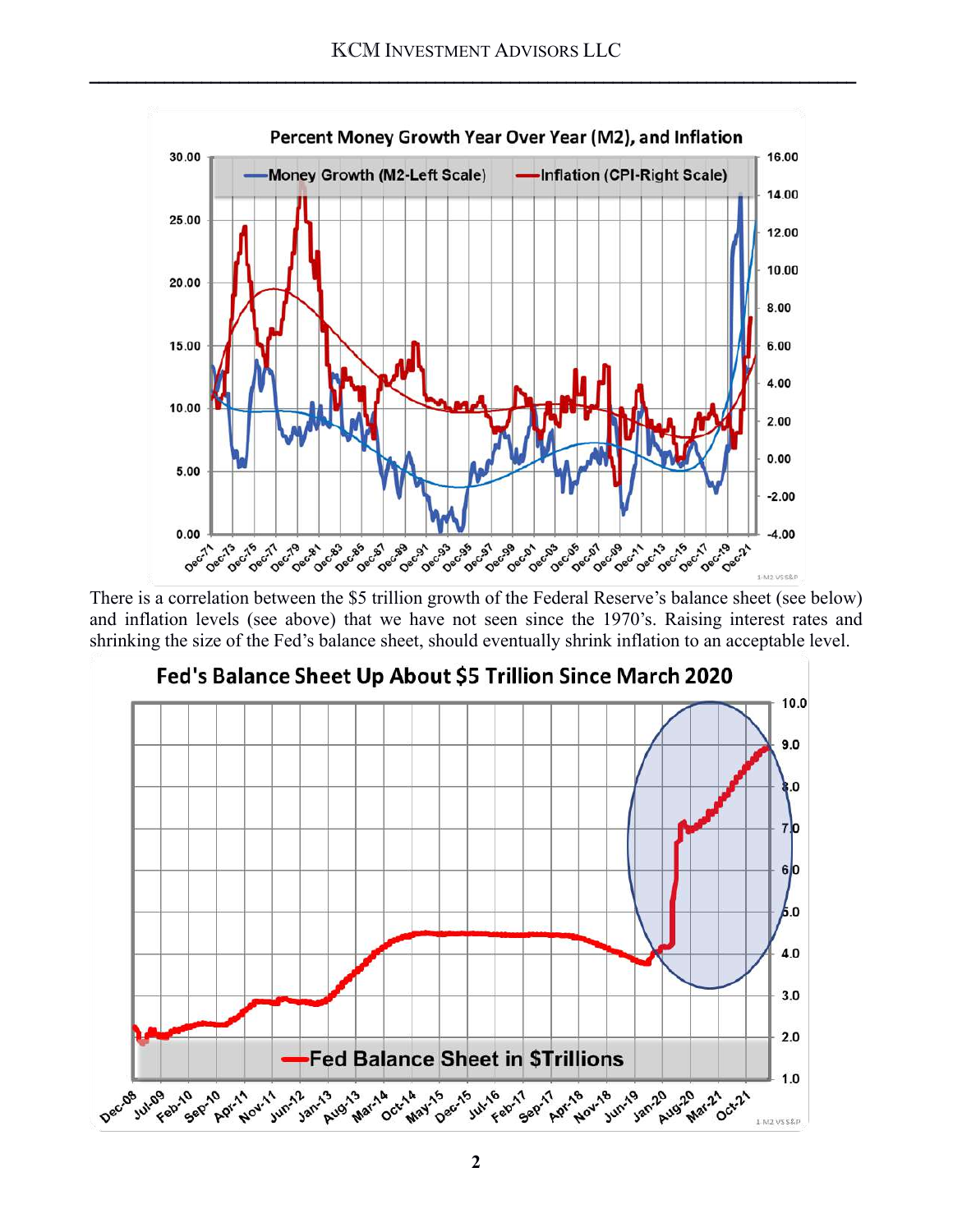

Historically high consumer net worth (see above), which leads to aggressive consumer spending, plus more money pumped into our economy from bank loan growth (see below), have contributed to today's high inflation. Quantitative tightening will slow or stabilize the price of risk assets such as stocks and real estate, reducing consumer net worth and putting downward pressure on inflation.

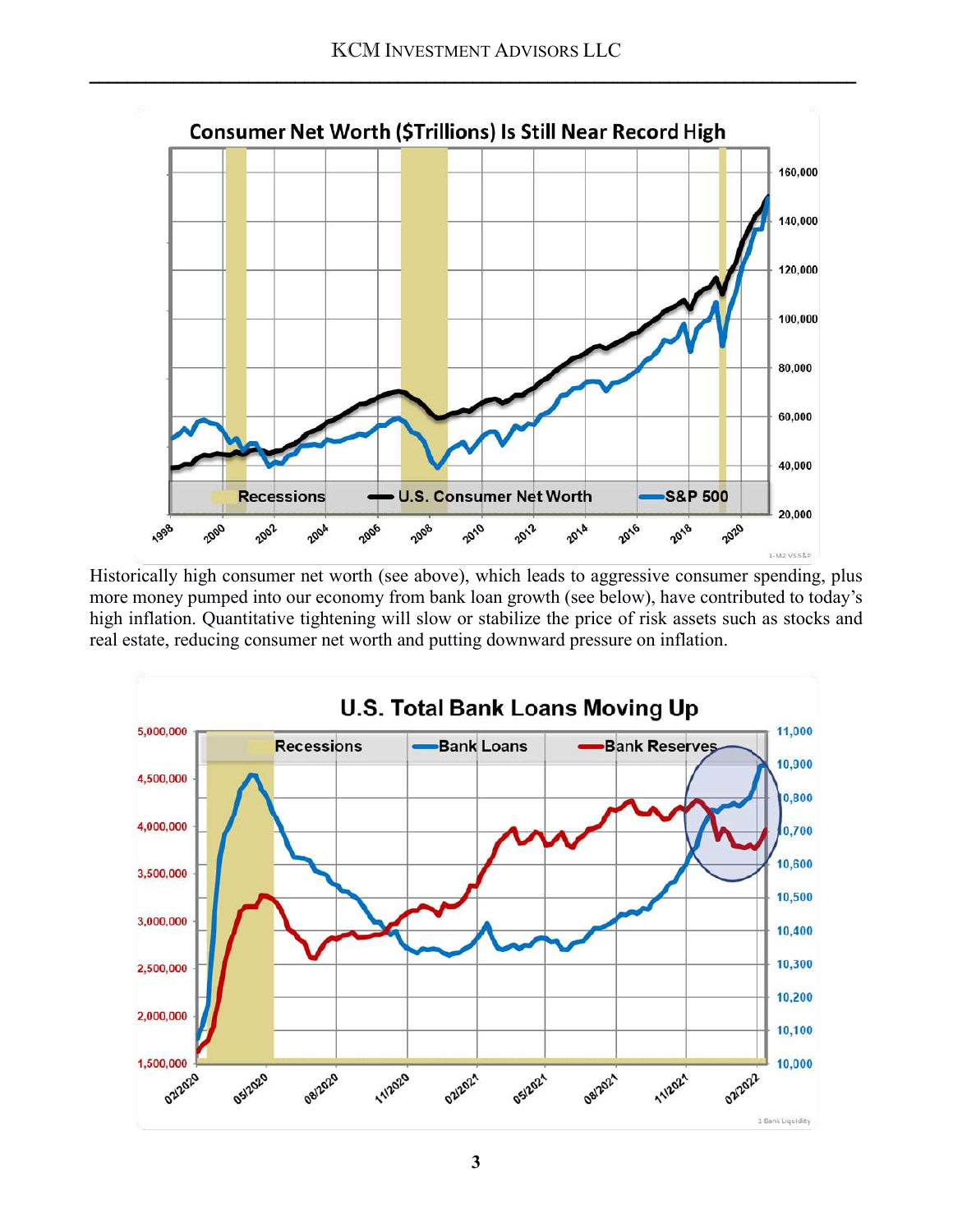

The spread between real (after inflation) and nominal wages is historically wide (see above) and we have near-full employment, with Jobless Claims at a 52-year low (see below). This is causing workers to demand more pay, exerting upward pressure on inflation. Fed tightening will reverse these trends.

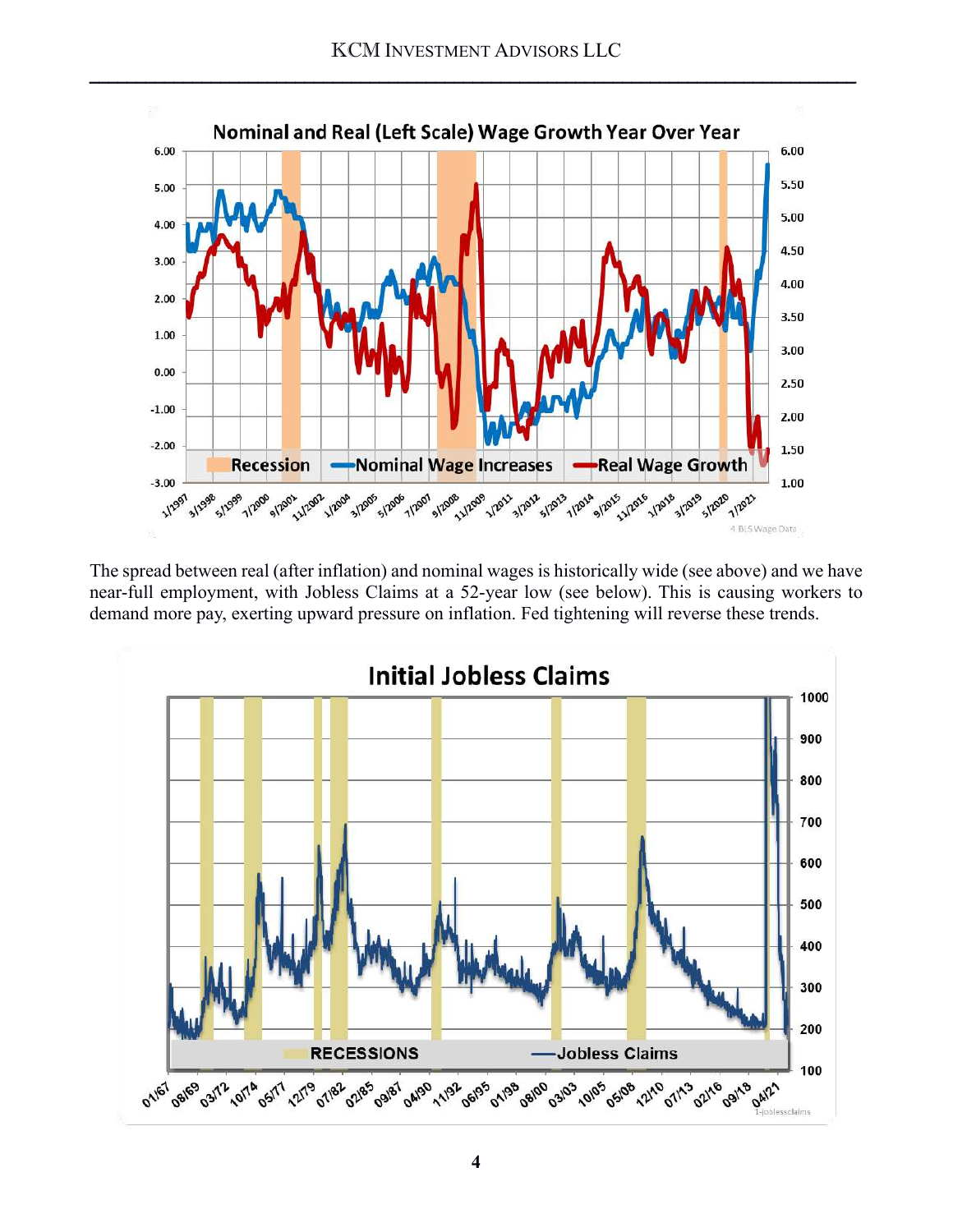

Nominal retail sales are soaring and businesses have strong pricing power, pushing inflation even higher. Quantitative tightening will cause consumer spending to slow and pricing power to moderate.

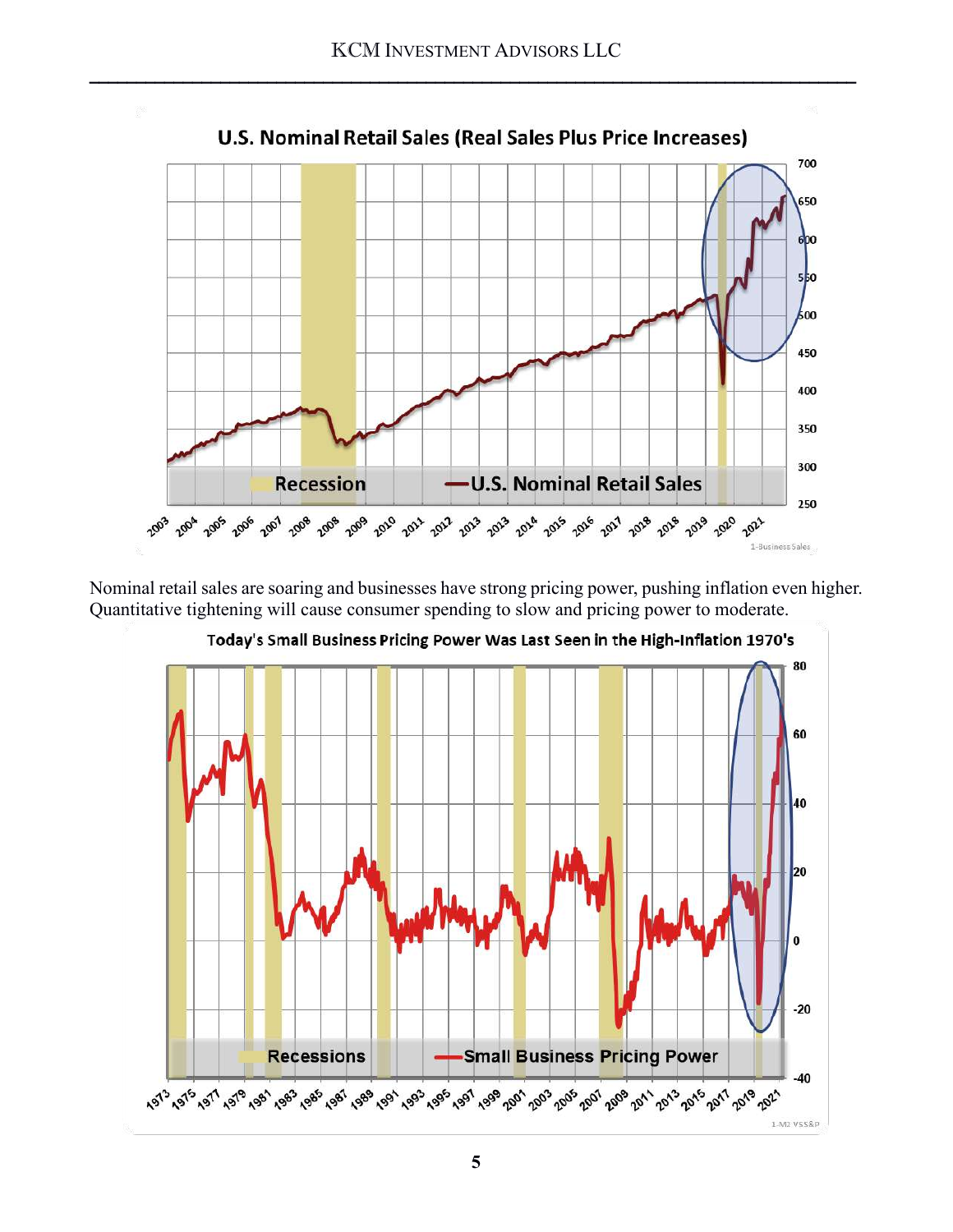

Corporations have taken advantage of historically low interest rates and a booming economy to strengthen their balance sheets (see above), which augurs well for future profits. Markets peak when corporate profits peak (see below), which may take years.

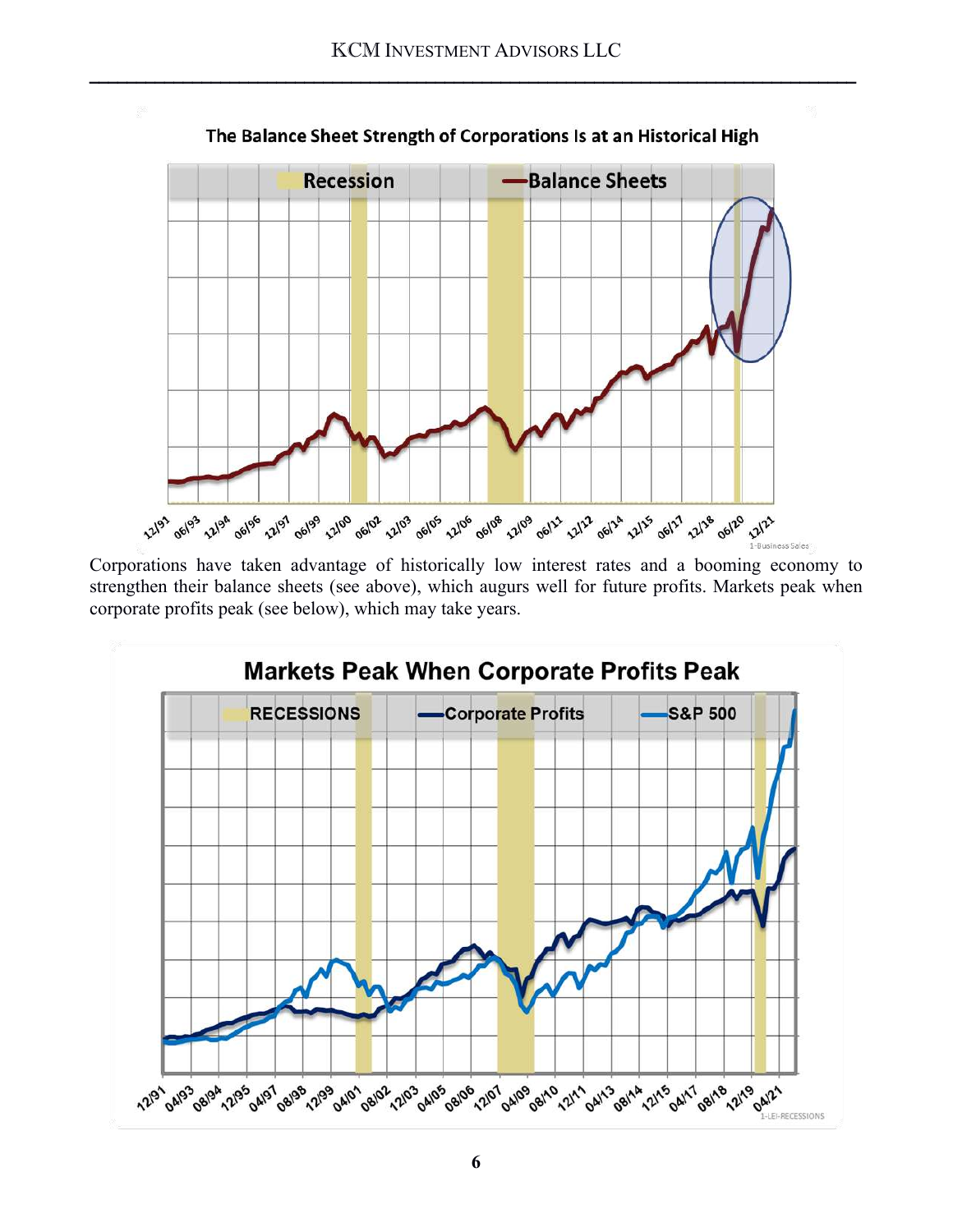

Real Interest rates are at a historically negative level (see above). This has encouraged borrowing and discouraged savings, keeping upward pressure on risk assets and inflation. Raising the Fed Funds rate will eventually reverse this aberration and get inflation under control. History tells us this will take time, maybe years (see below). Meanwhile, the stock market can continue to produce attractive returns and historically does not peak until the Fed quits raising rates, probably a year or so from now (see below).